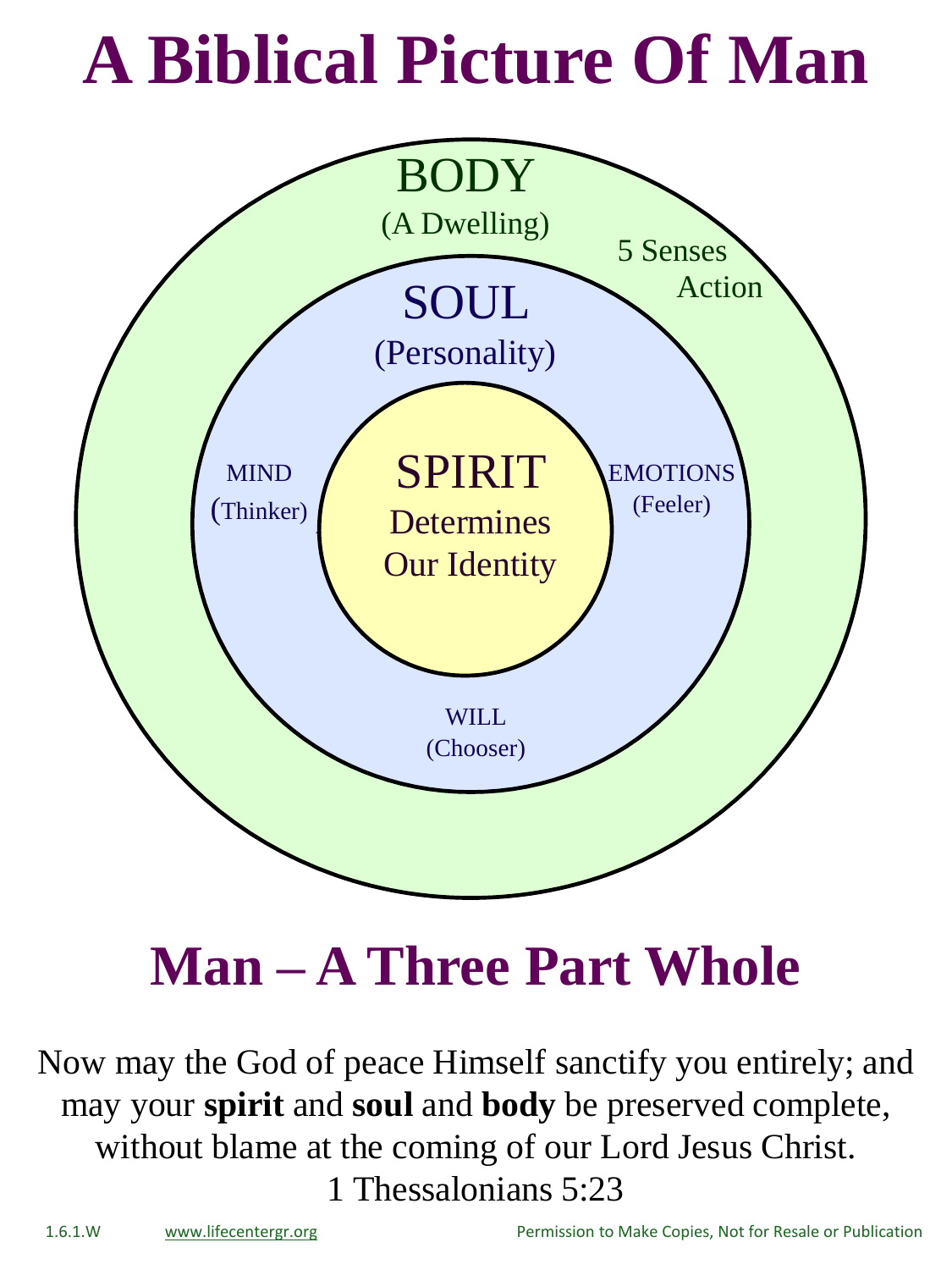



#### **Since we were all** *in Adam***, when Adam…**

**1.** *Sinned***, we** *sinned.* **2.** *Died spiritually***, we** *died spiritually* **3. Was** *condemned***, we were** *condemned***. Romans 5:18a 4. Became a** *sinner***, we became** *sinners***. Romans 5:15a Romans 5:12b Romans 5:19a**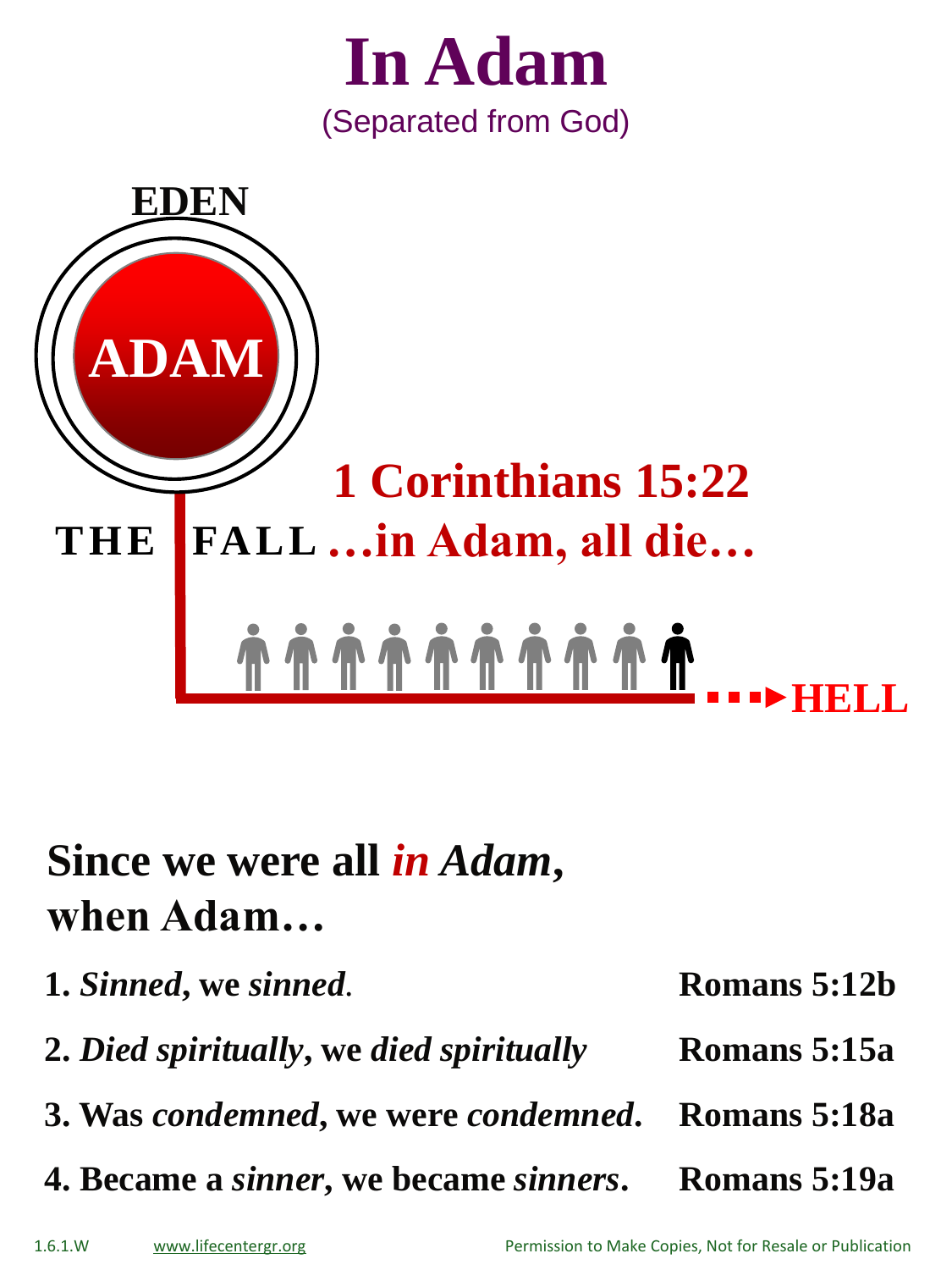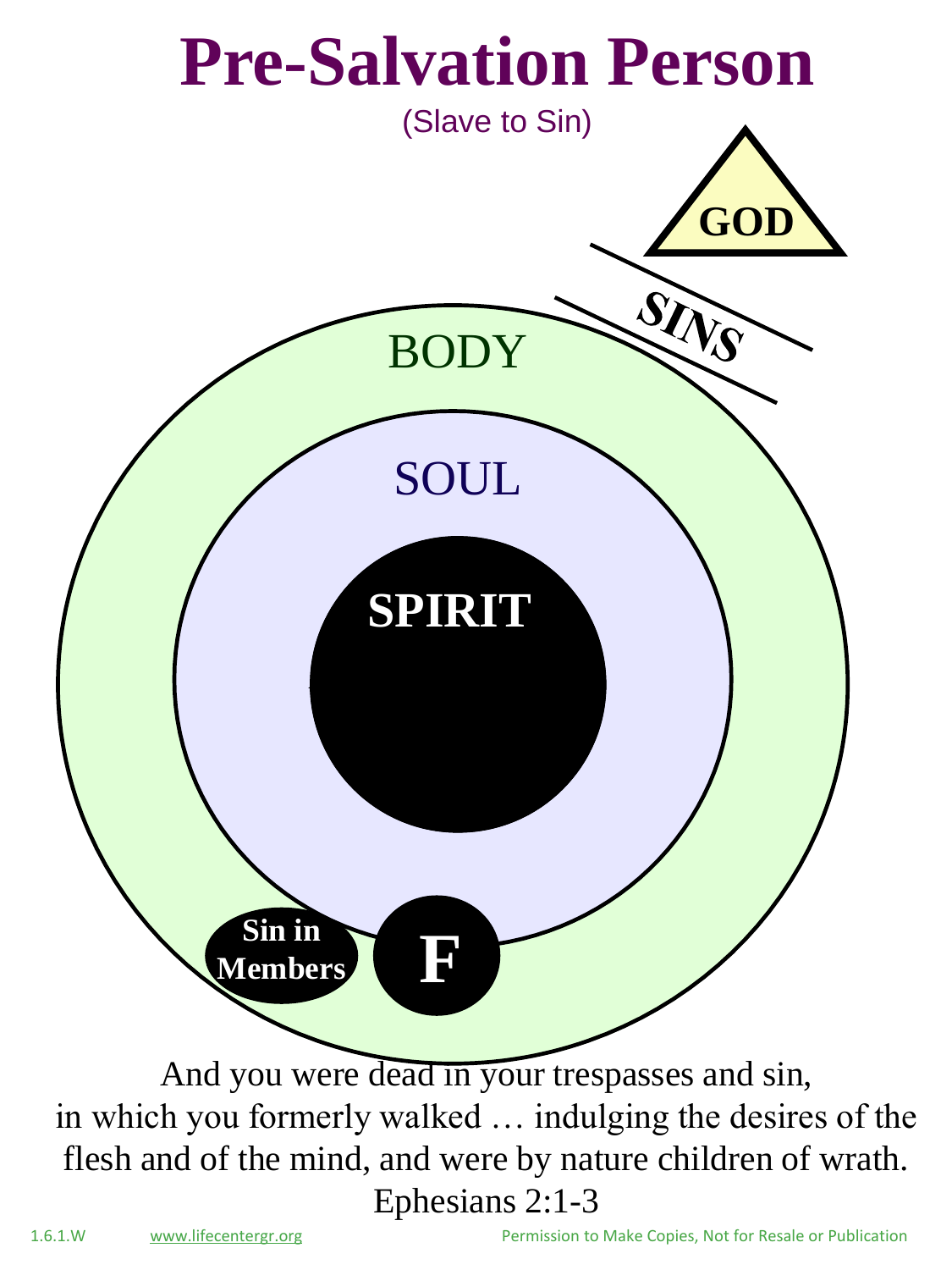

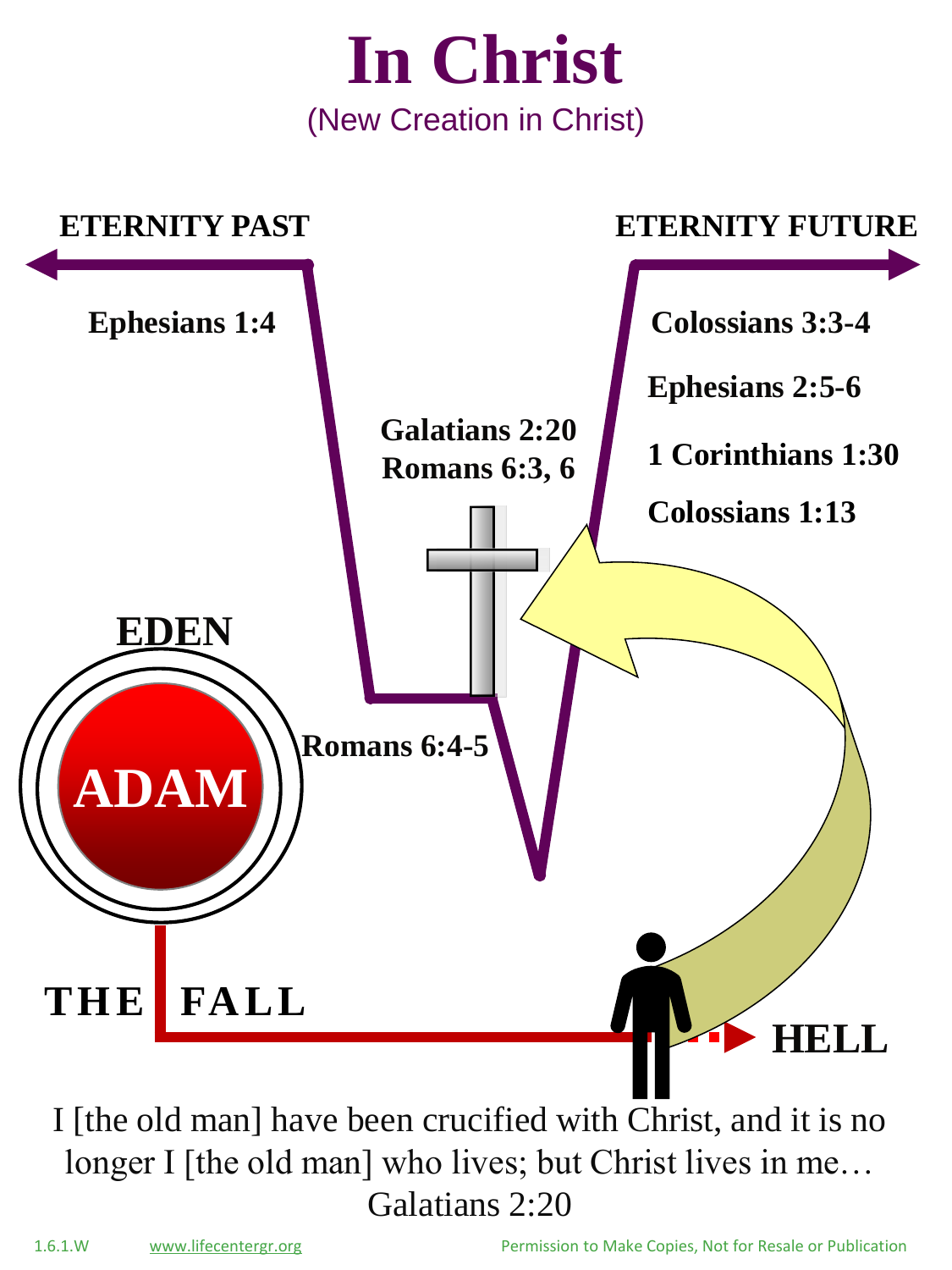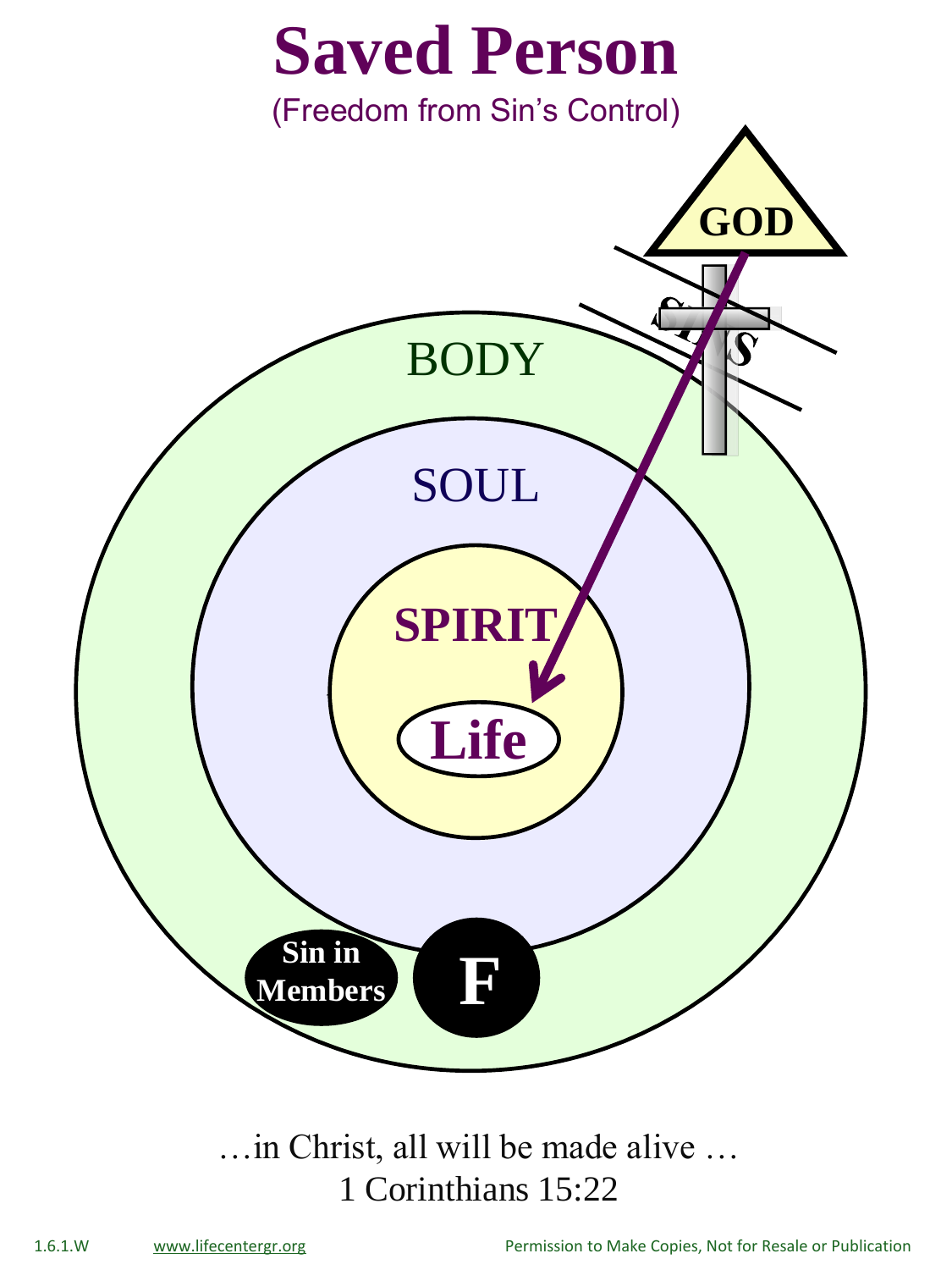## **Negatively Programmed Flesh**

(Painful Rejection and Traumatic Experiences)



1.6.1.W [www.lifecentergr.org](http://www.lifecentergr.org/) Permission to Make Copies, Not for Resale or Publication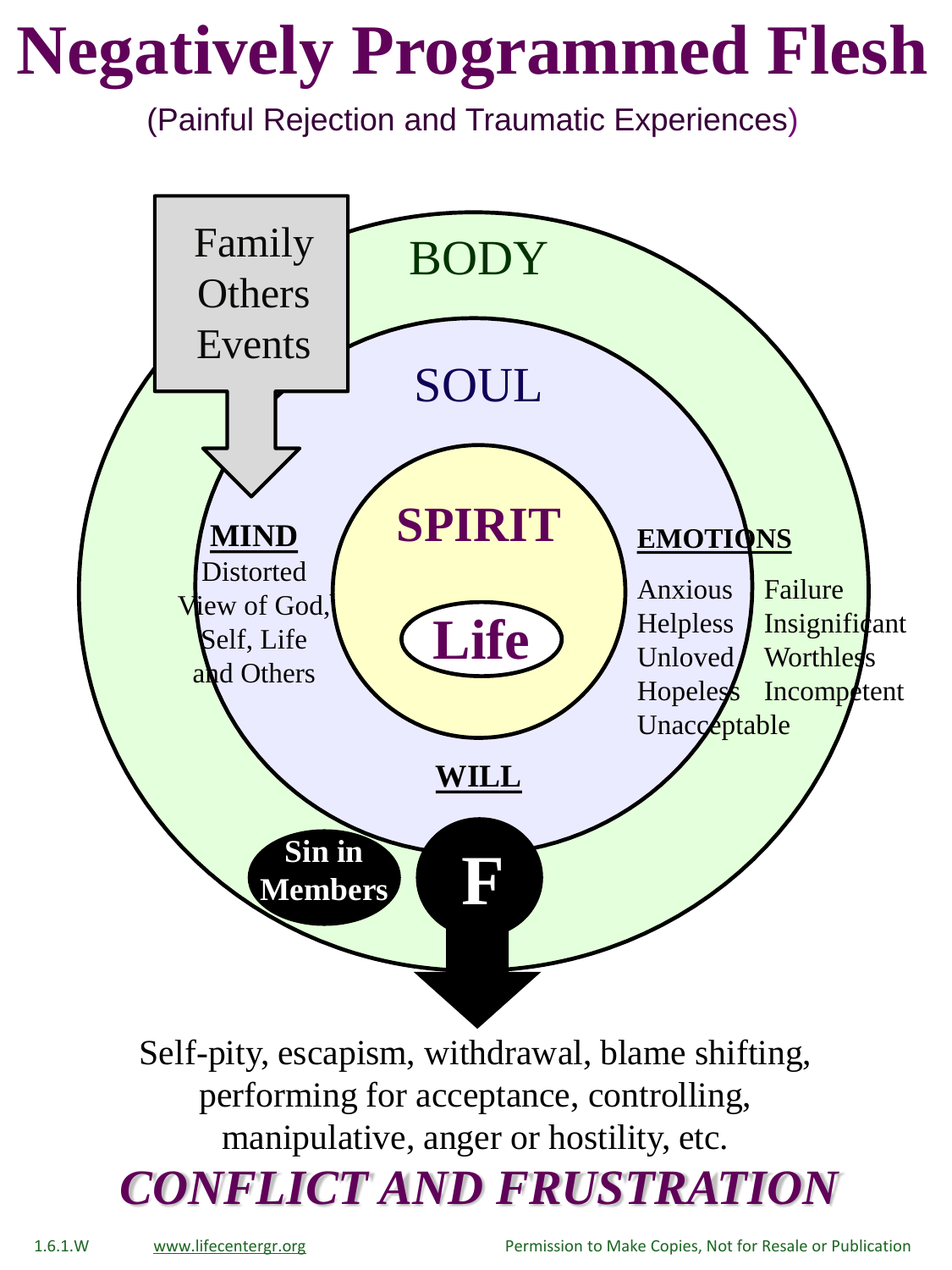## **Positively Programmed Flesh**

(Little Rejection with Positive Experiences)



Pride, self-righteous, judgmental, controlling, critical, faultfinding, blame shifting, try harder, always right, know it all, unteachable, etc.

#### *CONFLICT AND FRUSTRATION*